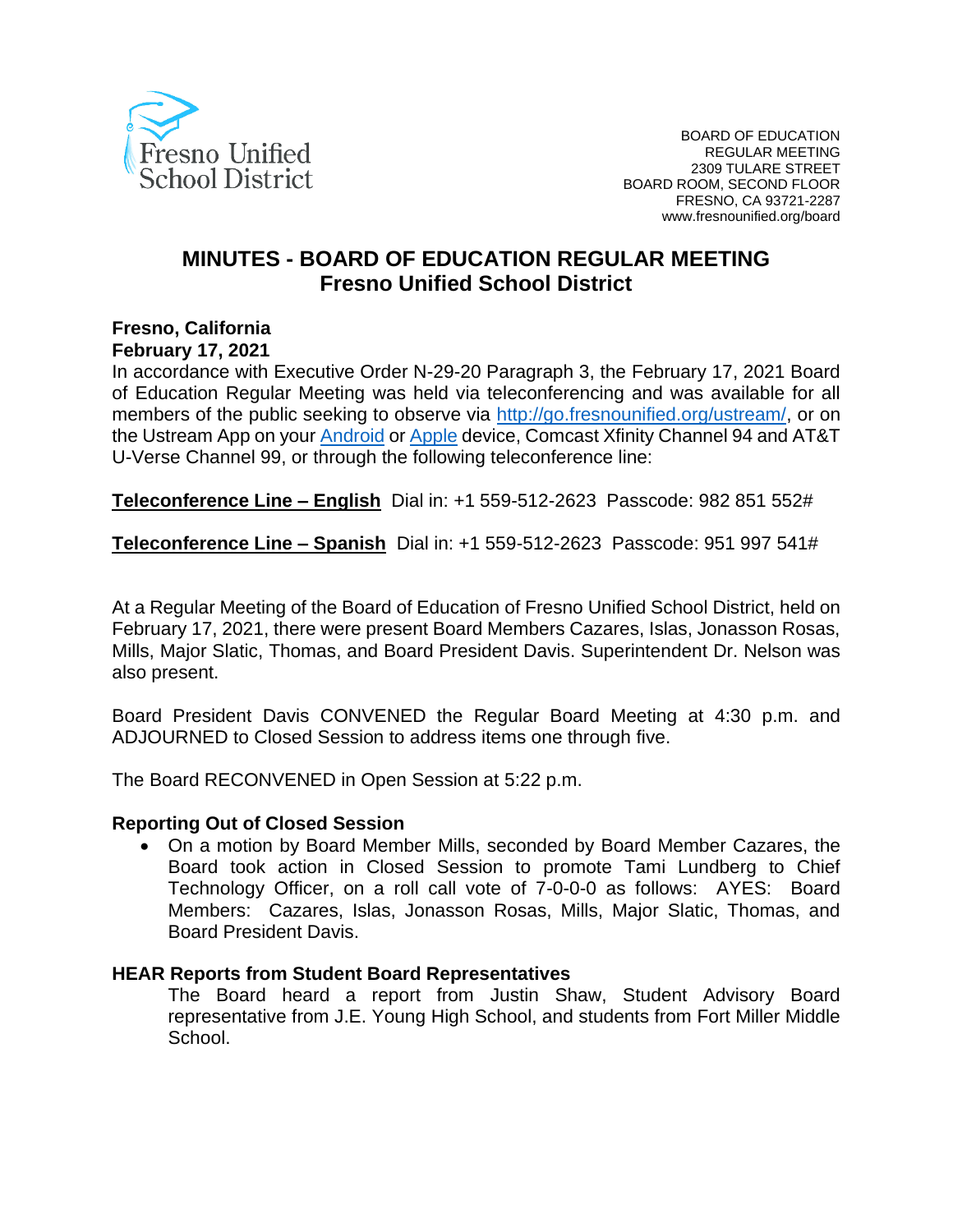### **HEAR Report from Superintendent**

- Shared our small on-campus cohorts operating up until winter break will be restarting this coming Monday, February 22.
- Shared next week our simultaneous teaching pilots from before the winter break will re-start. For these pilots, teachers have volunteered to test out various forms of technology in the classroom to facilitate simultaneous teaching.
- Shared much is happening in the district to get our students and staff back to campuses safely. As the virus decreases in our county, we can continue moving forward in the right direction for our students' and staffs' safe return to in-person learning. So please keep doing your part to slow the spread of COVID-19; it is working.
- Shared the district is currently surveying parents, staff, and students in grades 4- 12 on a handful of school climate and culture indicators. The survey is an opportunity for you and your students to tell us about your experiences with their school and how we can better support your student's learning.
- Celebrated two outstanding Fresno Unified Family members. First, a huge shout out to Jane Banks, our Director of Health Services, who was recently recognized with the President's Above and Beyond Award from the California School Nurses Organization. Jane has been a vital force in our district, helping us to navigate the COVID-19 pandemic safely, and she has been a leader and a resource across the state at this time. Clare McGarvin, a teacher-librarian at McLane High School, who was recognized with the President's Award from the California School Library Association.
- Reminded all seniors our Fresno Unified Scholarship Fund is open for applications. The deadline for scholarship applications is March 4.

## **BOARD/SUPERINTENDENT COMMUNICATION**

**Member Major Slatic**: Referenced a Board Communication dated February 12 pertaining to Tutor.com. Requested granular clarity pertaining to percentage of tutoring hours which were in support of AP courses, requested a comparison of before tutoring and after tutoring math grades, requested granularity of grade levels which took advantage of the program. Requested clarity on what the district's policy will be for entities using district facilities.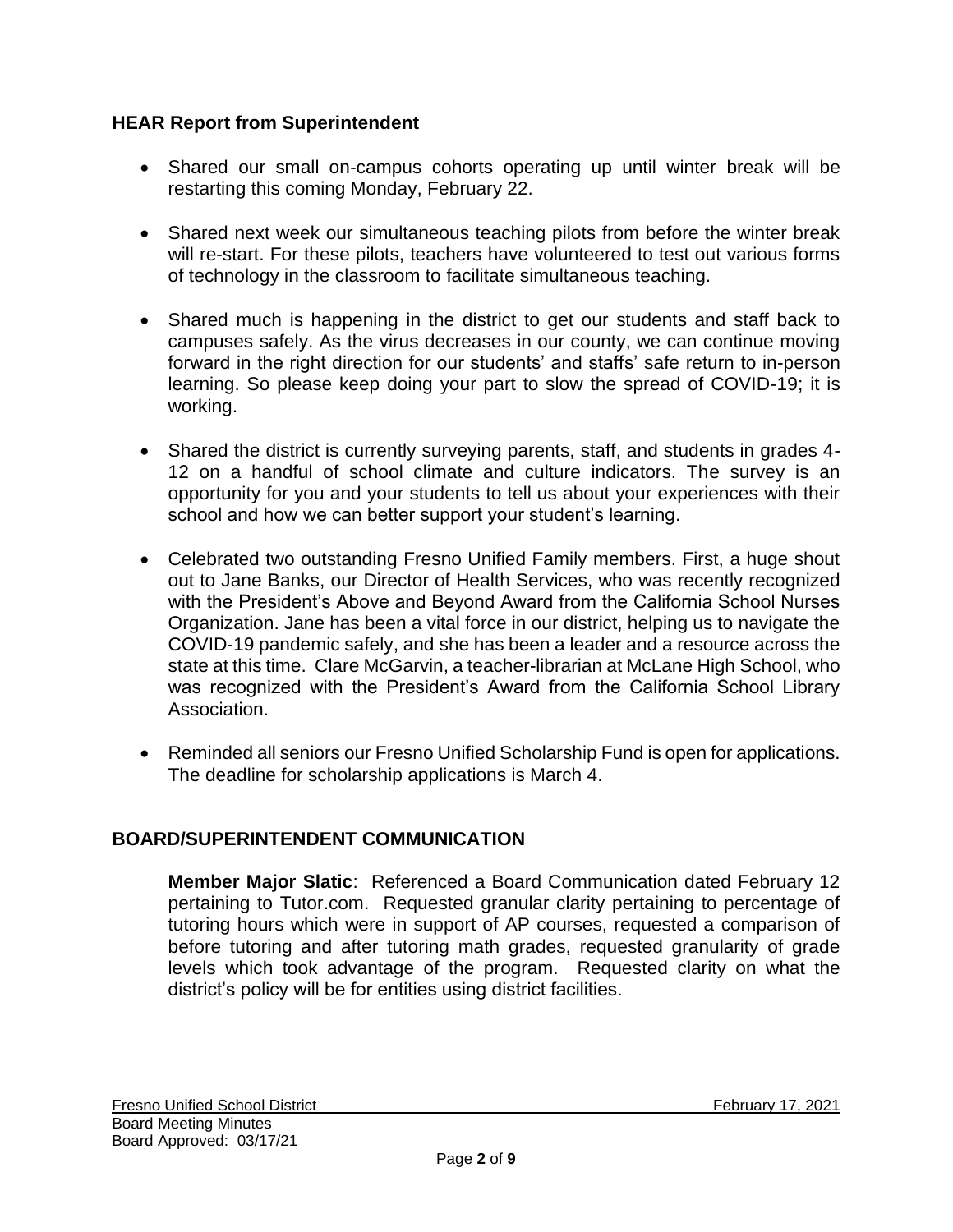### **BOARD/SUPERINTENDENT COMMUNICATION - continued**

**Member Mills**: Congratulated Tami Lundberg on her appointment to Chief Technology Officer. Congratulated Student Board Member Joshua Camarillo on his nomination to both the Air Force Academy and West Point by Congressman Jim Costa.

**Member Cazares**: Expressed appreciation for Student Board Member Richard Romero who is stepping down to finish out his senior year strong. Reminded the community to submit their Climate and Culture Surveys. Welcomed the new student board members.

**Member Islas**: Encouraged the community to continue to practice good public health guidelines and to take advantage of the COVID-19 vaccines. Expressed appreciation for McLane's new library. Welcomed new student board members and shout out to Joshua Camarillo and Richard Romero.

**Board Clerk Thomas**: Expressed condolences to the Dr. Zirkle family. Wished Joshua Camarillo and Richard Romero the best of luck. Shared Gaston Middle School will be a testing and vaccine facility. Thanked Lisa Nichols for the Kente Cloth. Thanked those who shared sympathy cards and messages of support and encouragement. Shared deep concern pertaining to Board Member behavior pertaining to the Golden Charter Academy agenda item at the January 13, 2021 Board Meeting.

### **OPPROTUNITY FOR PUBLIC COMMENT ON CONSENT AGENDA ITEMS**

The Board received zero submissions for public comment for items on the Consent Agenda.

On a motion by Board Member Major Slatic, seconded by Board Member Mills, the Consent Agenda with the exception of items A-5, A-7a, A-9, A-11, and A-13 which were pulled by the Board for further discussion, was approved by a roll call vote of 7-0-0-0, as follows: AYES: Board Members: Cazares, Islas, Jonasson Rosas, Mills, Major Slatic, Thomas, and Board President Davis.

## **A. CONSENT AGENDA**

### **A-1, APPROVE Personnel List APPROVED as recommended**, the Personnel List, Appendix A, as submitted.

**A-2, ADOPT Resolution Proclaiming March 2021 as Arts Education Month ADOPTED as recommended**, a Resolution Proclaiming March 2021 as Arts Education Month.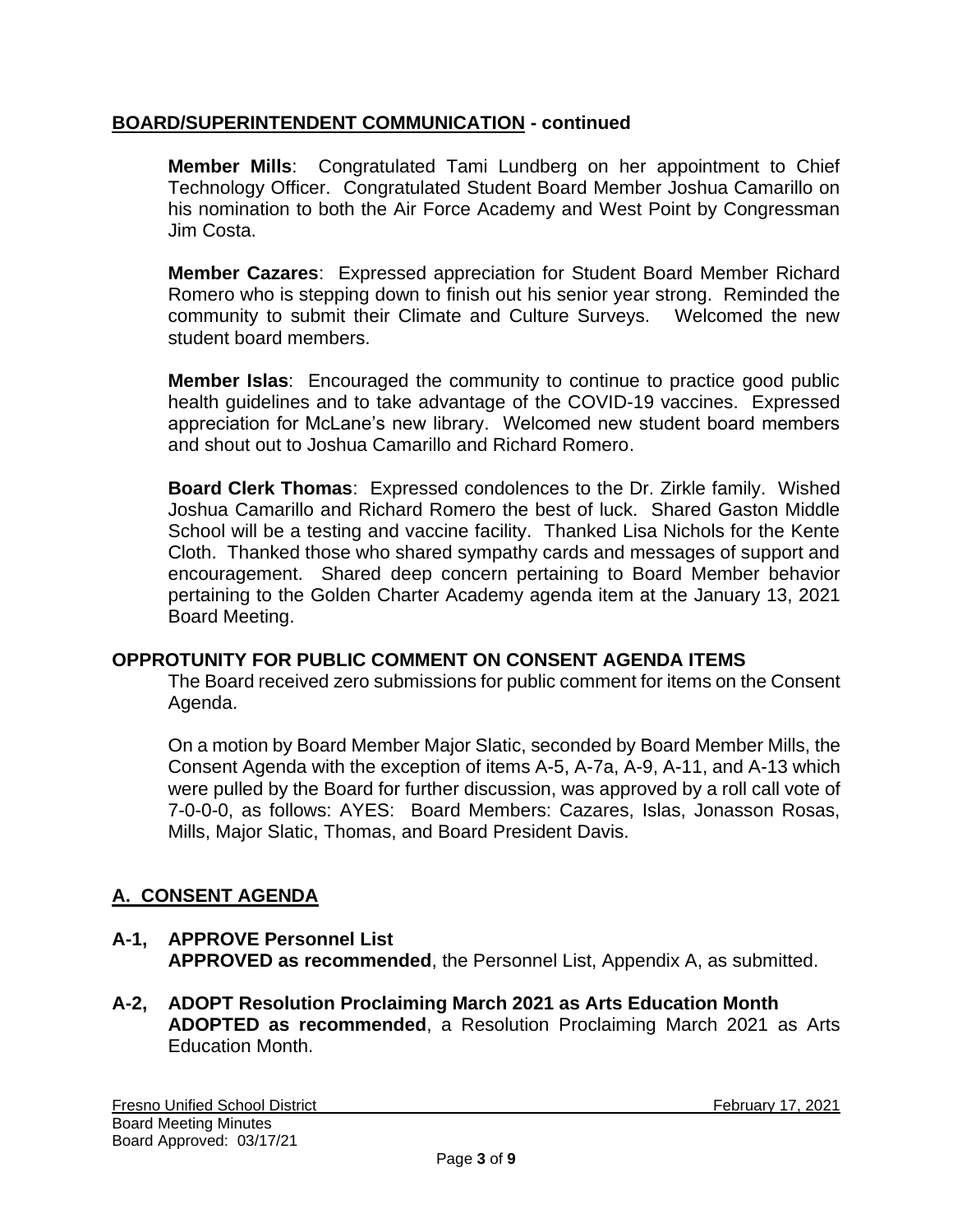### **A-3, APPROVE Minutes from Prior Meeting APPROVED as recommended**, the draft minutes from the January 20, 2021 Regular Board Meeting.

**A-4, APPROVE the 20201/2021 Certificated Management Competitive and Negotiable 261 Duty Days Revised Salary Schedule APPROVED as recommended**, the 2020/2021 Certificated Management Competitive and Negotiable 261 Duty Days Revised Salary Schedule.

### **A-5, APPROVE Appointment to Citizens' Bond Oversight Committee DENIED as recommended**, the appointment of Andrew Fabela to the Citizens' Bond Oversight Committee (CBOC).

For the record, Board Members had comments/questions pertaining to Agenda Item A-5. A summary is as follows: Commented Major Slatic has the privilege to recommend appointments to this committee. Shared the Board has previously denied this individual for appointment. Expressed concern of this appointment due to his known use of obscenities directed at people with whom he disagrees.

On a motion by Board Member Cazares, seconded by Board Member Islas, Agenda Item A-5 was denied. The motion to not approve the appointment of Mr. Andrew Fabela to the Citizens' Bond Oversight Committee was approved by a roll call vote of 4-2-1-0, as follows: AYES: Board Members: Cazares, Islas, Thomas and Board President Davis. NOES: Board Members: Mills, and Major Slatic. ABSTENTIONS: Board Member Jonasson Rosas.

## **A-6, APPROVE Amendment to Independent Contractor Services Agreement with Rev.com**

**APPROVED as recommended**, a request to approve an Amendment to the Independent Contractor Services Agreement with REV.com to provide Spanish subtitles for the Public Broadcasting System program, Reading Explorers, designed to support Pre-Kindergarten through third grade students at home with literacy lessons.

### **A-7, APPROVE Independent Contractor Services Agreement with Taylor English Duma, LLP**

**APPROVED as recommended,** an agreement with Taylor English Duma, LLP to provide legal consulting services to the Joint Health Management Board (JHMB).

**A-7a, APPROVE Agreement with United Health Centers of the San Joaquin Valley APPROVED with amendment,** an agreement with United Health Centers of the San Joaquin Valley to provide COVID-19 testing services.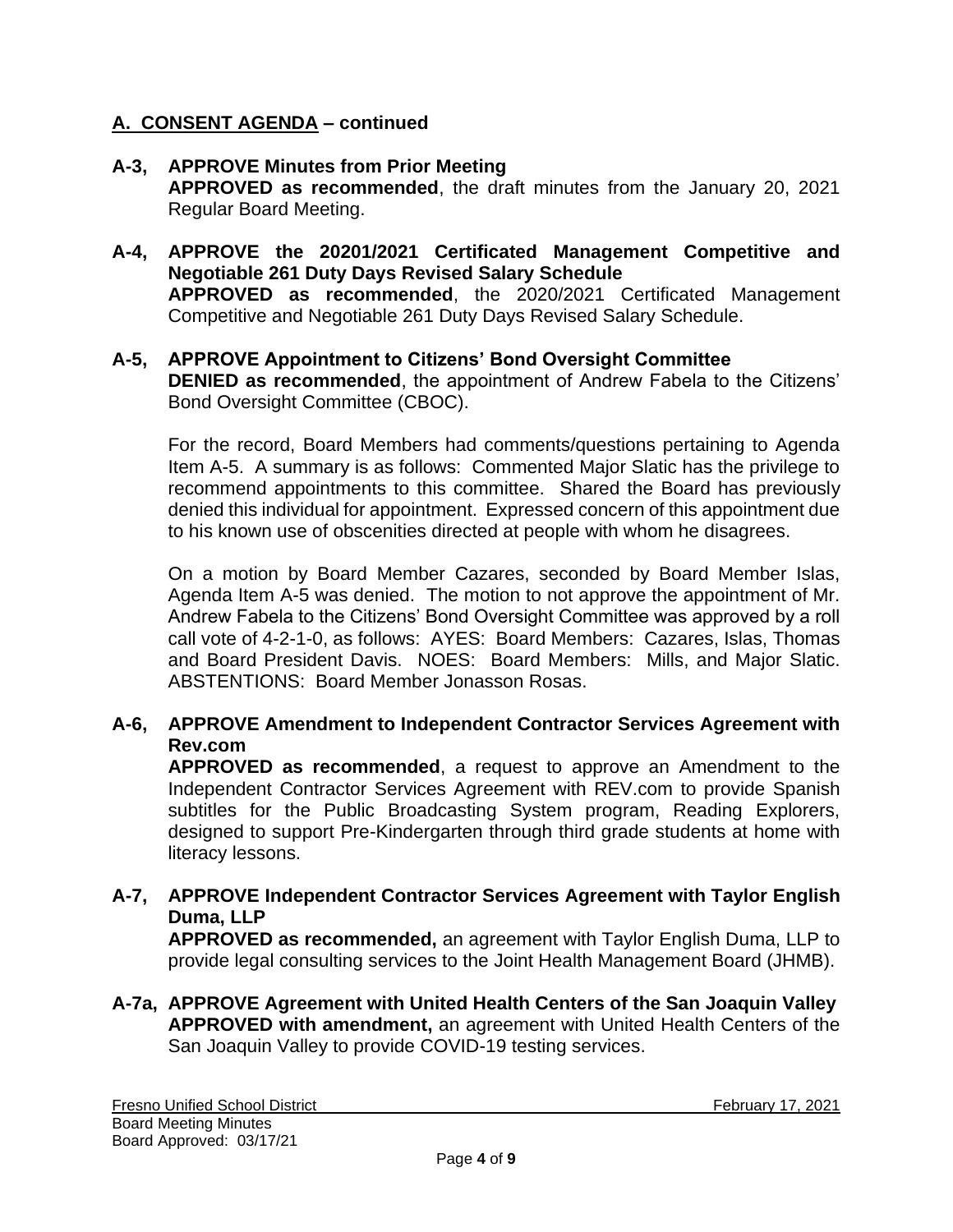For the record, Board Members had comments/questions pertaining to Agenda Item A-7a. A summary is as follows: Requested clarity as to why the district is not utilizing community testing events. Requested clarity as to the district's cost when the district's plan is billed. Requested clarity as to if the district used a Request for Proposal for this agreement. Expressed concern and suggested to pause on this agreement and conduct a comprehensive study on other options. Executive Director Andrew De La Torre, Interim Chief Financial Officer Santino Danisi, Superintendent Dr. Nelson, and Executive Director Amy Idsvoog were available to provide clarity.

For the record, Board Member Jonasson Rosas motioned to table this item and have it return as a comprehensive testing plan with competitive bidding included. For the record, Board Member Jonasson Rosas withdrew her motion.

On a motion by Board Clerk Thomas, seconded by Board Member Mills, Agenda Item A-7a was amended to include a comprehensive plan to be completed after Governor Newsome's announcement, with multiple suppliers or vendors through an RFP or RFQ process. This motion was approved by a roll call vote of 6-1-0-0, as follows: AYES: Board Members: Islas, Jonasson Rosas, Mills, Slatic, Thomas, and Board President Davis. NOES: Board Member Cazares.

**A-8, RATIFY an Agreement between Fresno Unified School District Early Learning Department and Tulare County Office of Education RATIFIED as recommended,** an agreement between Fresno Unified School District Early Learning Department and Tulare County Office of Education from December 17, 2020 through June 30, 2021.

### **A-9, RATIFY Independent Contractor Services Agreement with American Ambulance**

**RATIFIED as recommended**, an Independent Contractor Services Agreement with American Ambulance.

For the record, Board Members had comments/questions pertaining to Agenda Item A-9. A summary is as follows: Requested clarity as to if ambulance services are provided for freshmen football games. Requested clarity as to the level of training of the ambulance service. Requested clarity as to the equipment the district's certified athletic trainers have in their kits, and if the equipment is appropriate to immobilize a broken femur. Requested clarity as to ambulance service at Woodward Park. Instructional Superintendent Bryan Wells was available to provide clarity.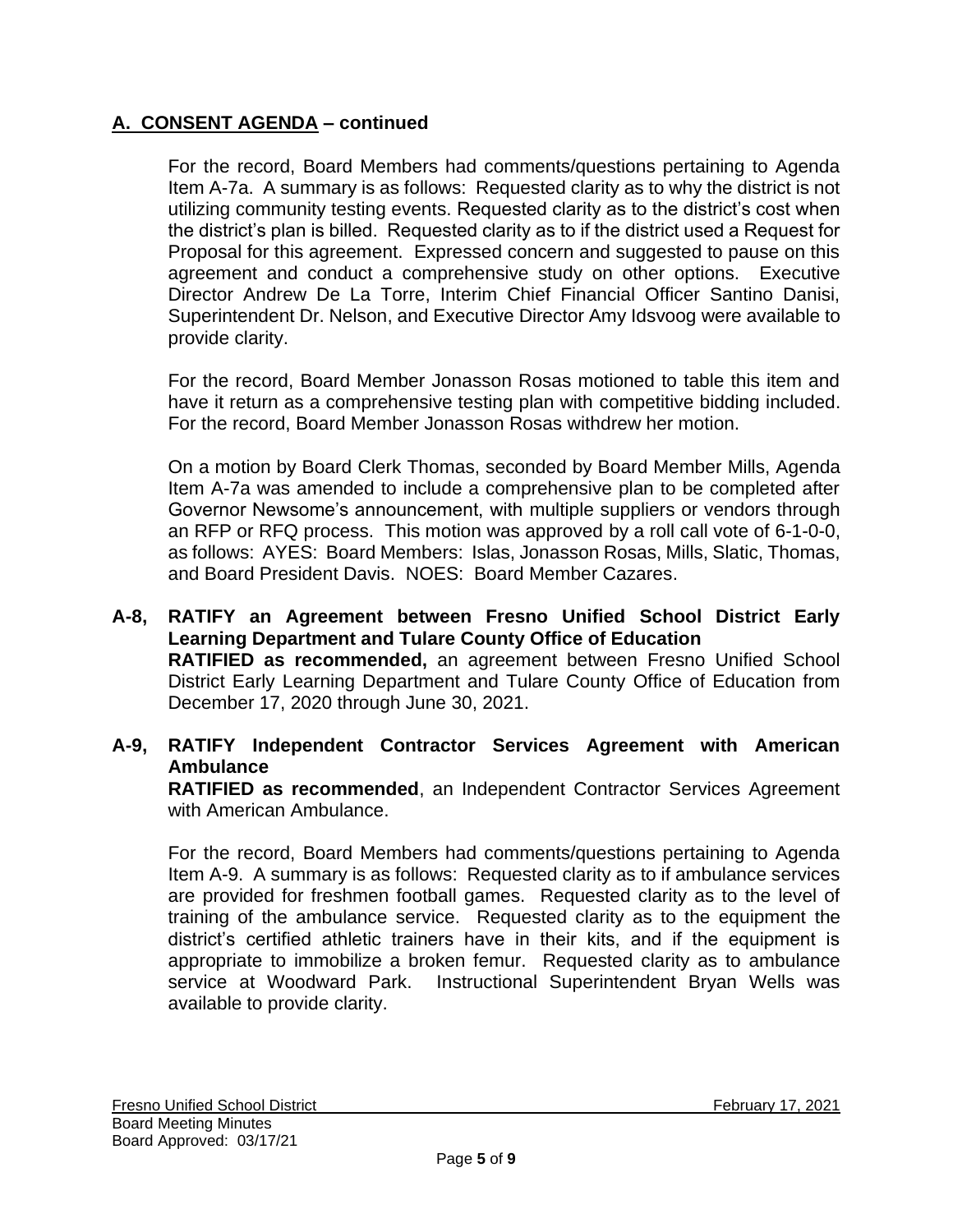On a motion by Board Member Major Slatic, seconded by Board Clerk Thomas, Agenda Item A-9 was approved by a roll call vote of 7-0-0-0, as follows: AYES: Board Members: Cazares, Islas, Jonasson Rosas, Mills, Major Slatic, Thomas, and Board President Davis.

**A-10, RATIFY Independent Contractor Services Agreement with Riddell Football RATIFIED as recommended, an Independent Contractor Services Agreement with Riddell Football.** 

### **A-11, RATIFY Independent Contractor Services Agreement with San Joaquin Valley Officials Association – Central California Amateur Arbiters Sport Officials**

**RATIFIED as recommended,** an Independent Contractor Services Agreement with San Joaquin Valley Officials Association – Central California Amateur Arbiters Sport Officials.

For the record, Board Members had comments/questions pertaining to Agenda Item A-11. A summary is as follows: Requested clarity as to the pay scale of officials at a varsity game and is it different than junior varsity and freshmen games. Requested clarity as to what fund pays for services. Requested a document be provided to show cost per service for sports. Requested fee per game or fee per hour be added to future support material. Instructional Superintendent Bryan Wells was available to provide clarity.

On a motion by Board Member Major Slatic, seconded by Board Member Jonasson Rosas, Agenda A-11 was approved by a roll call vote of 7-0-0-0, as follows: AYES: Board Members: Cazares, Islas, Jonasson Rosas, Mills, Major Slatic, Thomas, and Board President Davis.

### **A-12, RATIFY Grant Application to the California Community Schools Partnership Program**

**RATIFIED as recommended,** a request for ratification of a grant application to the California Department of Education for the California Community Schools Partnership Program.

### **A-13, RATIFY Change Order for the Project Listed Below**

**RATIFIED as recommended**, information on a Change Order for the following project: Bid 20-30, Roosevelt High School Cafeteria Modernization, Change Order 3 presented for ratification: \$50,153.

For the record, Board Member Jonasson Rosas read a statement as follows: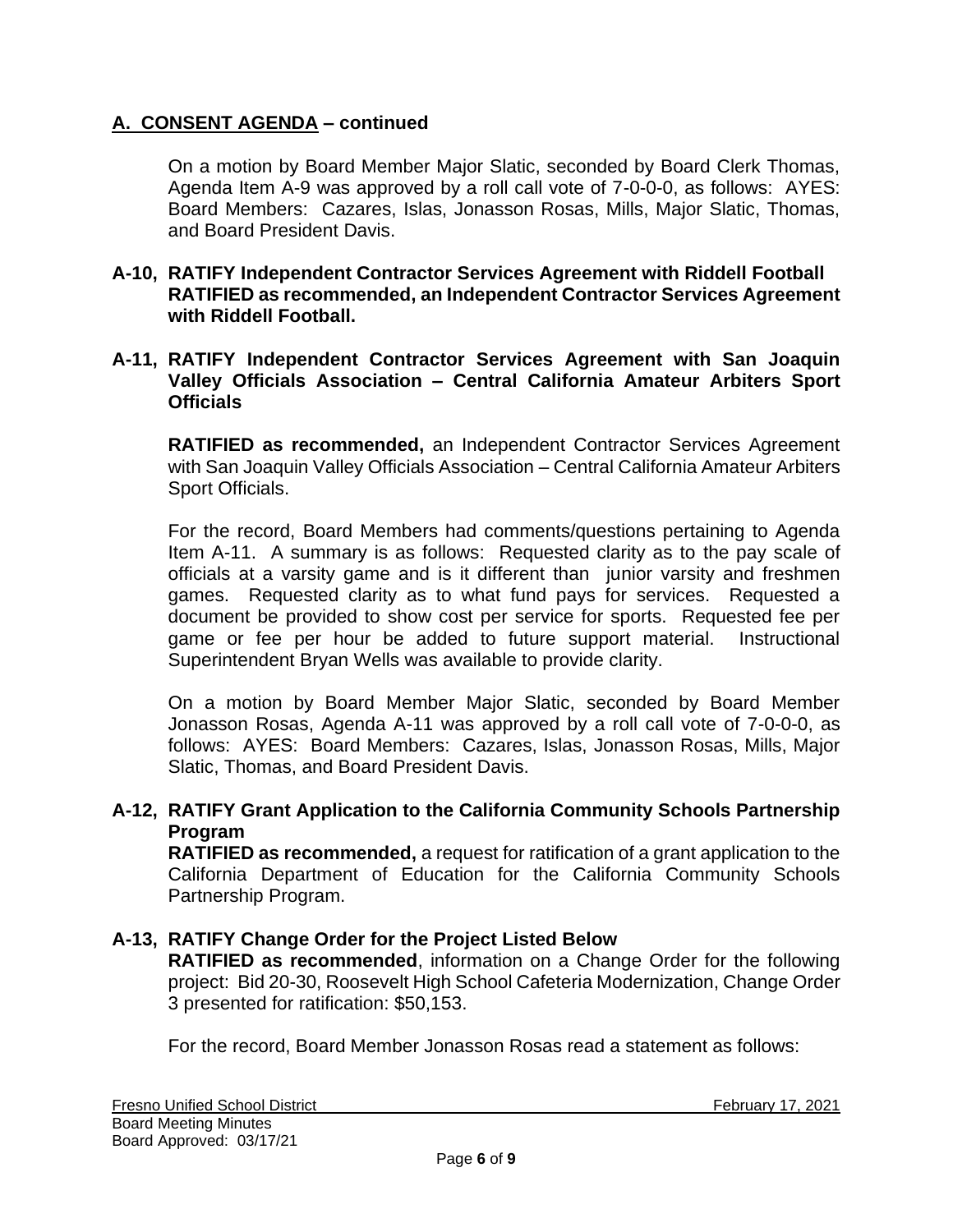Agenda Item A-13 calls for the ratification of change order #3 for Bid 20-30 for the Roosevelt High School cafeteria modernization. My residence is located within 500 feet of the southwest edge of the property comprising the Roosevelt High School site. Despite this proximity, ratifying change order #3 for Bid 20-30 will have no measurable financial impact on my property because this modernization project improves a cafeteria facility already in place as part of Roosevelt High School. Moreover, the impact of ratifying change order #3 to Bid 20-30 is indistinguishable from its effect on the majority of the residential properties within my trustee area that are part of Roosevelt High School's attendance area. Notwithstanding the absence of any financial impact on my property, I am abstaining from the vote to ratify change order #3 for Bid 20-30 pursuant to Board Bylaw 9270 for the express purpose of avoiding the appearance of any conflict.

On a motion by Board Clerk Thomas, seconded by Board Member Major Slatic, Agenda Item A-13 was approved by a roll call vote of 6-0-1-0, as follows: AYES: Board Members: Cazares, Islas, Mills, Major Slatic, Thomas, and Board President Davis. ABSTENTIONS: Board Member Jonasson Rosas.

### **A-14, RATIFY the Filing of Notices of Completion**

**RATIFIED as recommended**, Notices of Completion for the following projects, which have been completed according to plans and specifications.

- Bid 19-51 Sections B and C, Mechanical Improvements for Malloch Elementary School and Tehipite Middle School
- Bid 20-55, Modular Classroom Infrastructure for Centennial, Eaton, and Pyle Elementary Schools
- Bid 21-02, Brawley Service Center Automotive Lift Installation

### **UNSCHEDULED ORAL COMMUNICATIONS**

For the record, the Board received two submissions of public comment for Unscheduled Oral Communications. They are as follows:

### **1. Marc Gonzalez**

I am a Teacher at Bullard High School, and would like to present on why the arts programs should be allowed the same on-campus privileges given to our sports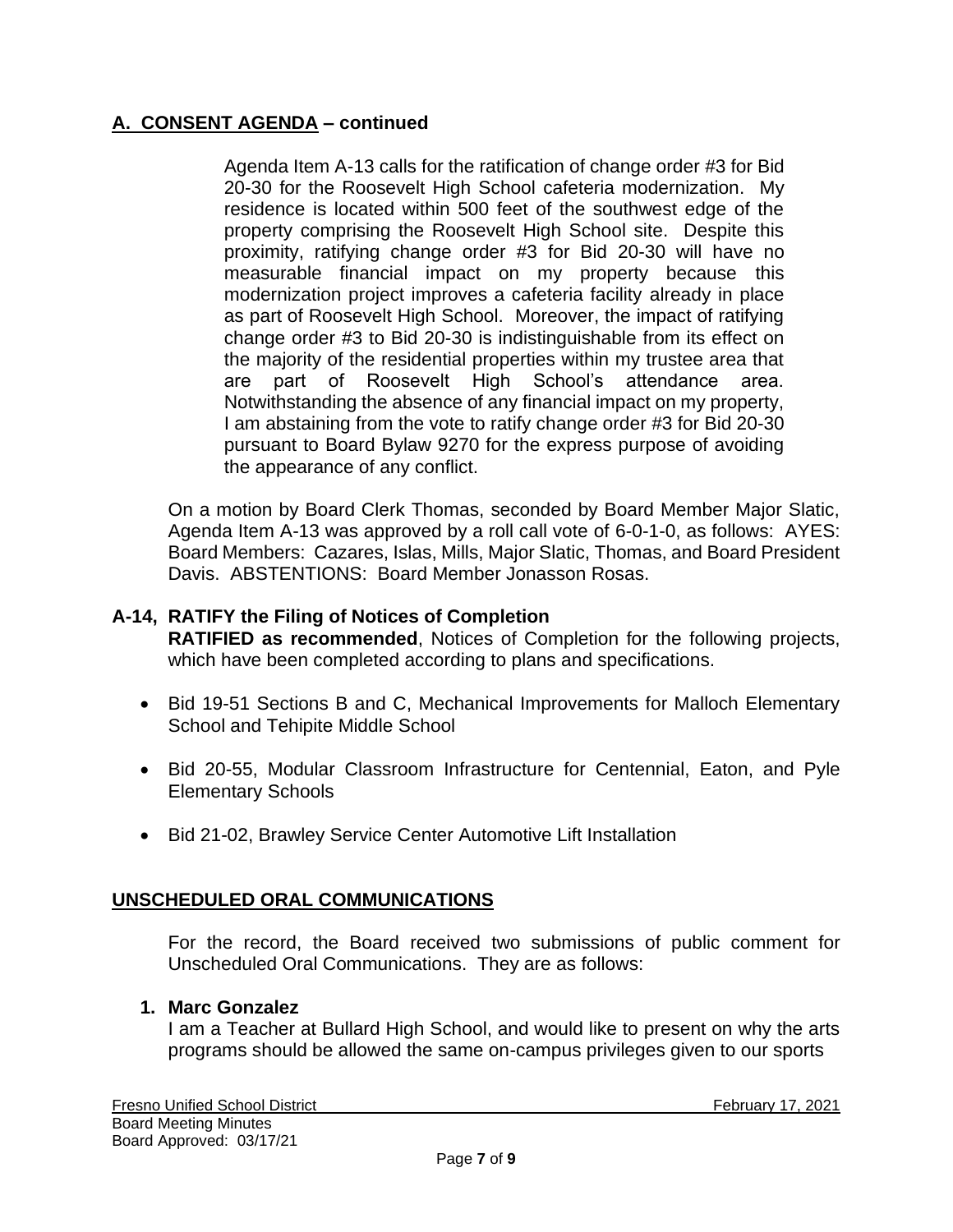### **UNSCHEDULED ORAL COMMUNICATIONS - continued**

and cheer programs. I believe since sports teams are allowed to return to practices as early as the Purple and Red tiers, that arts programs should be allowed to practice in the same manner with respect to pod sizes, social distancing/maskwearing, and other protocols.

### **2. Jeff Trussler**

I write to you as a concerned parent and a concerned citizen of Fresno. The schools need to reopen. Waiting for an idealistic Orange Tier ranking, which has never happened in Fresno is a disservice to the students, parents and probably the teachers in FUSD. Back in the Fall when Fresno County was in the Red Tier, the school board never sent the students back to in-person learning. For some reason in-person learning was appropriate for many San Diego and Orange County schools, but not for Mr. Bonilla's teacher's union. A 71% vote by the teachers to return to school wasn't good enough for Mr. Bonilla. A perfect example of the tail wagging the dog. Today, Fresno has 28 positive COVID cases per 100,000 people. Fresno is a long way from getting out of the most restrictive Purple Tier in the Governor's color coded reopening plan, his 3rd set of guidelines since the pandemic hit. Is the school board adamant that the in-person learning cannot resume until the County hits the Orange Tier where the number of positive COVID case are less than 4 per 100,000? What science was used to lock into this magic Orange Tier? This Orange Tier is completely arbitrary. Four positive cases? Why not 5 or 6? Why not 12? The school board should find a way to get the students back to school. Be creative. Be forward thinking. Stagger the class times, space out, wear double masks and a face shield, set up tent outside **(250-word limit reached).**

### **B. CONFERENCE/DISCUSSION AGENDA**

### **B-15, DISCUSS Student Voice Collaborative for the 2020/21 School Year**

The Superintendent and Board Student Advisory Council provided an update regarding their progress as well as some challenges for the 2020/21 school year pertaining to the various student groups within the Student Voice Collaborative. In addition, a summary of the meeting held on February 10, 2021 with Superintendent Dr. Robert G. Nelson was provided.

### **OPPORTUNITY for Public Comment**

For the record, the Board received zero submissions of public comment for Agenda Item B-15.

For the record Board Members had comments/questions pertaining to Agenda Item B-15. A summary is as follows: Thanked students for participating in this project. Suggested the district look at how to implement ethnic studies uniformly